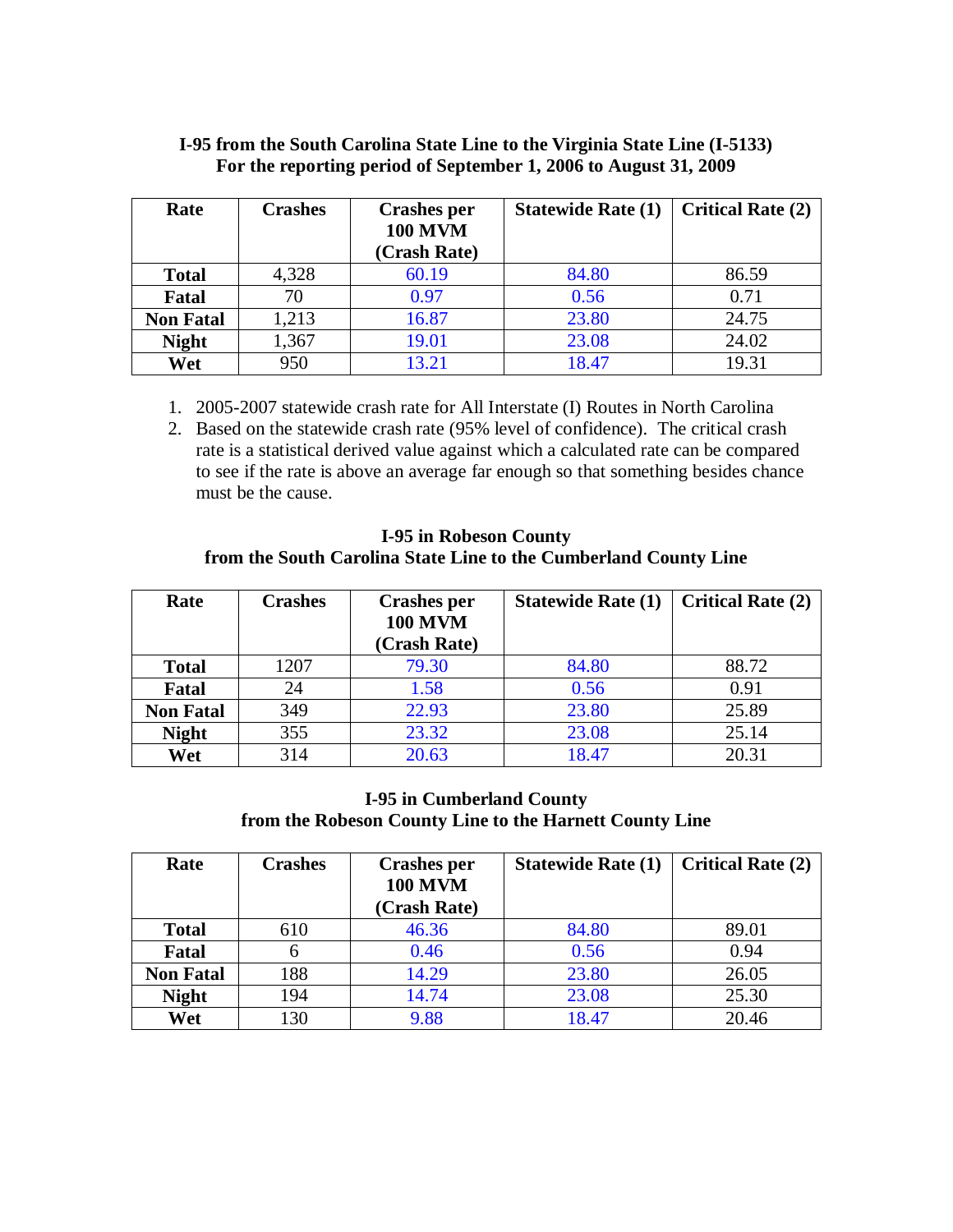### **I-95 in Harnett County from the Cumberland County Line to the Johnston County Line**

| Rate             | <b>Crashes</b> | <b>Crashes per</b><br><b>100 MVM</b><br>(Crash Rate) | <b>Statewide Rate (1)</b> | <b>Critical Rate (2)</b> |
|------------------|----------------|------------------------------------------------------|---------------------------|--------------------------|
| <b>Total</b>     | 213            | 48.85                                                | 84.80                     | 92.17                    |
| Fatal            |                | 0.46                                                 | 0.56                      | 1.26                     |
| <b>Non Fatal</b> | 60             | 13.27                                                | 23.80                     | 24.76                    |
| <b>Night</b>     | 66             | 15.14                                                | 23.08                     | 26.98                    |
| Wet              | 27             | 6.19                                                 | 18.47                     | 21.97                    |

### **I-95 in Johnston County from the Harnett County Line to the Wilson County Line**

| Rate             | <b>Crashes</b> | <b>Crashes per</b><br><b>100 MVM</b><br>(Crash Rate) | <b>Statewide Rate (1)</b> | <b>Critical Rate (2)</b> |
|------------------|----------------|------------------------------------------------------|---------------------------|--------------------------|
| <b>Total</b>     | 713            | 59.89                                                | 84.80                     | 89.23                    |
| Fatal            | 10             | 0.84                                                 | 0.56                      | 0.96                     |
| <b>Non Fatal</b> | 158            | 13.27                                                | 23.80                     | 26.17                    |
| <b>Night</b>     | 220            | 18.48                                                | 23.08                     | 25.41                    |
| Wet              | 118            | 9.91                                                 | 18.47                     | 20.56                    |

### **I-95 in Wilson County from the Johnston County Line to the Nash County Line**

| Rate             | <b>Crashes</b> | <b>Crashes per</b><br><b>100 MVM</b><br>(Crash Rate) | <b>Statewide Rate (1)</b> | <b>Critical Rate (2)</b> |
|------------------|----------------|------------------------------------------------------|---------------------------|--------------------------|
| <b>Total</b>     | 236            | 43.50                                                | 84.80                     | 91.40                    |
| Fatal            |                | 0.74                                                 | 0.56                      | 1.18                     |
| <b>Non Fatal</b> | 78             | 14.38                                                | 23.80                     | 27.34                    |
| <b>Night</b>     | 97             | 17.88                                                | 23.08                     | 26.57                    |
| Wet              | 48             | 8.85                                                 | 18.47                     | 21.60                    |